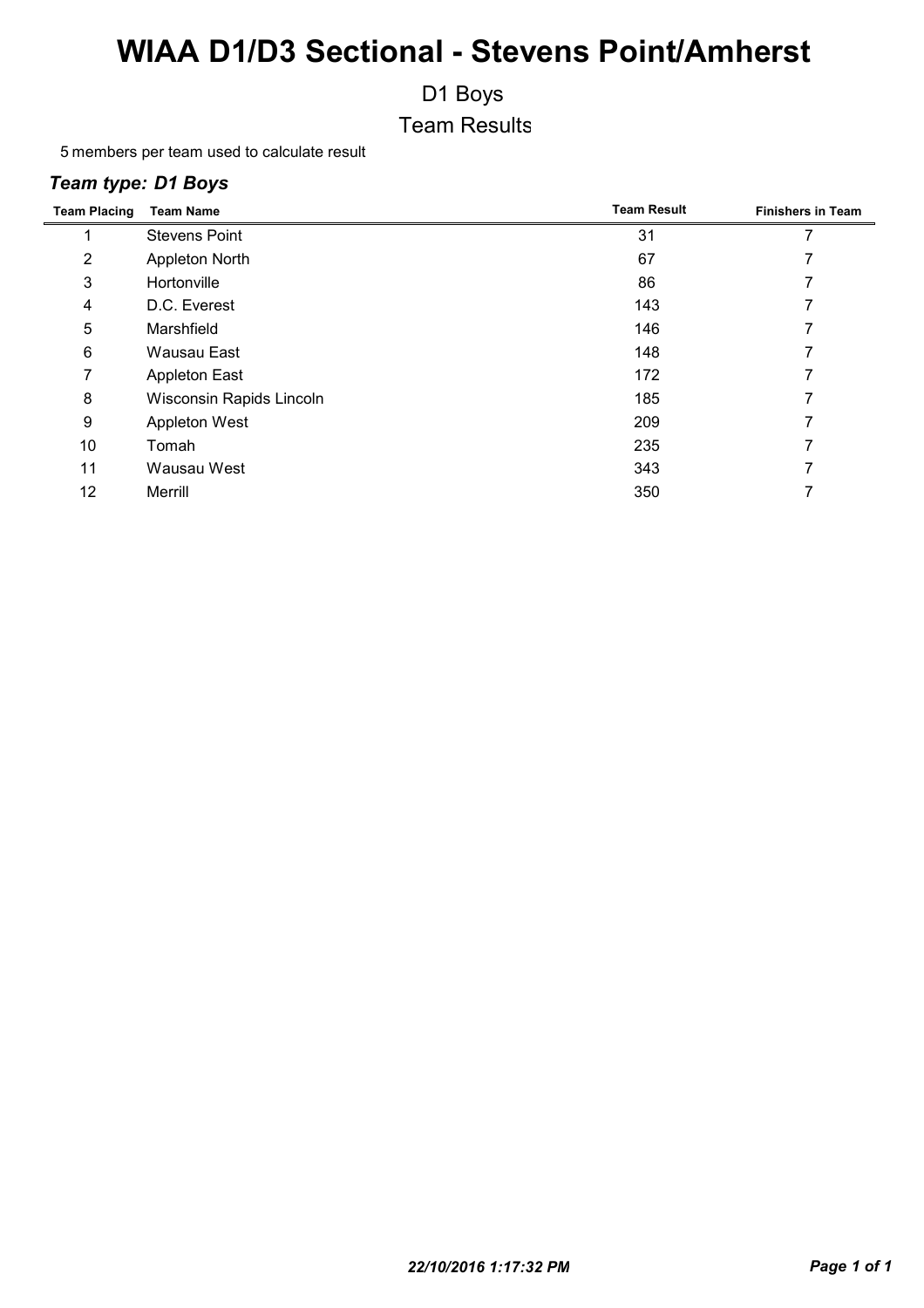D1 Boys

Overall Results : D1 Boys

| Pos          | No  | Name                  | School                 | State<br>Qualifer | Year      | Time       | Team<br><b>Position</b> | <b>Team</b><br><b>Points</b> | Pace         |
|--------------|-----|-----------------------|------------------------|-------------------|-----------|------------|-------------------------|------------------------------|--------------|
| $\mathbf{1}$ | 519 | <b>Ricky Perez</b>    | <b>Stevens Point</b>   | Team              | <b>SO</b> | 00:16:10.0 | 1                       | 1                            | $5:12$ min/m |
| 2            | 547 | Axel Treinen          | Wausau East            | Ind               | <b>SR</b> | 00:16:17.0 | 1                       | 2                            | $5:14$ min/m |
| 3            | 429 | <b>Ethan Cruz</b>     | Appleton North         | Team              | <b>SO</b> | 00:16:20.0 | 1                       | 3                            | $5:15$ min/m |
| 4            | 516 | Derek Franz           | <b>Stevens Point</b>   | Team              | <b>SR</b> | 00:16:20.0 | $\mathbf{2}$            | 4                            | $5:15$ min/m |
| 5            | 435 | Thomas Weed           | Appleton North         | Team              | <b>SO</b> | 00:16:32.0 | $\mathbf{2}$            | 5                            | $5:19$ min/m |
| 6            | 513 | Liam Belson           | <b>Stevens Point</b>   | Team              | <b>JR</b> | 00:16:50.0 | 3                       | 6                            | $5:25$ min/m |
| 7            | 514 | Mark Stoskopf         | <b>Stevens Point</b>   | Team              | <b>SR</b> | 00:16:53.0 | 4                       | 7                            | $5:26$ min/m |
| 8            | 430 | Stephen Dinkler       | Appleton North         | Team              | <b>JR</b> | 00:16:54.0 | 3                       | 8                            | $5:27$ min/m |
| 9            | 462 | Isaiah Winowiski      | D.C. Everest           | Ind               | <b>SO</b> | 00:16:56.0 | 1                       | 9                            | $5:27$ min/m |
| 10           | 415 | Noah Bruehl           | <b>Appleton East</b>   | Ind               | <b>SR</b> | 00:17:00.0 | 1                       | 10                           | $5:28$ min/m |
| 11           | 476 | Joseph Nicholson      | Hortonville            | Ind               | <b>JR</b> | 00:17:02.0 | 1                       | 11                           | $5:29$ min/m |
| 12           | 472 | Michael Jarvis        | Hortonville            | Ind               | <b>SO</b> | 00:17:06.0 | $\mathbf{2}$            | 12                           | $5:30$ min/m |
| 13           | 515 | <b>Monty Flatoff</b>  | <b>Stevens Point</b>   | Team              | <b>JR</b> | 00:17:11.0 | 5                       | 13                           | $5:32$ min/m |
| 14           | 517 | Chad Franz            | <b>Stevens Point</b>   | Team              | <b>SO</b> | 00:17:14.0 | 6                       | 14                           | $5:33$ min/m |
| 15           | 486 | Jordan Dzikowich      | Marshfield             |                   | JR        | 00:17:19.0 | 1                       | 15                           | $5:34$ min/m |
| 16           | 518 | Mason Meixner         | <b>Stevens Point</b>   | Team              | <b>JR</b> | 00:17:20.0 | 7                       | 16                           | $5:35$ min/m |
| 17           | 530 | <b>Trevin Nelson</b>  | Tomah                  |                   | <b>JR</b> | 00:17:26.0 | 1                       | 17                           | $5:37$ min/m |
| 18           | 463 | Trever Zunker         | D.C. Everest           |                   | <b>JR</b> | 00:17:27.0 | $\mathbf{2}$            | 18                           | $5:37$ min/m |
| 19           | 457 | Ethan Bohlman         | D.C. Everest           |                   | <b>SO</b> | 00:17:29.0 | 3                       | 19                           | $5:38$ min/m |
| 20           | 474 | Jake Krause           | Hortonville            |                   | <b>FR</b> | 00:17:30.0 | 3                       | 20                           | $5:38$ min/m |
| 21           | 473 | Sam Johnson           | Hortonville            |                   | <b>JR</b> | 00:17:32.0 | 4                       | 21                           | $5:39$ min/m |
| 22           | 475 | Logan McGrath         | Hortonville            |                   | <b>FR</b> | 00:17:35.0 | 5                       | 22                           | 5:40 min/m   |
| 23           | 443 | Hunter Bartolo        | <b>Appleton West</b>   |                   | <b>JR</b> | 00:17:35.0 | 1                       | 23                           | $5:40$ min/m |
| 24           | 431 | Asher Edwards         | Appleton North         | Team              | <b>SO</b> | 00:17:38.0 | 4                       | 24                           | $5:41$ min/m |
| 25           | 575 | Harrison Sullivan     | Wisconsin Rapids Linco |                   | <b>FR</b> | 00:17:38.0 | 1                       | 25                           | $5:41$ min/m |
| 26           | 491 | Jared Oemig           | Marshfield             |                   | <b>JR</b> | 00:17:43.0 | $\boldsymbol{2}$        | 26                           | $5:42$ min/m |
| 27           | 433 | Colin Johnson         | Appleton North         | Team              | <b>SR</b> | 00:17:44.0 | 5                       | 27                           | $5:43$ min/m |
| 28           | 546 | Jordan Straub         | Wausau East            |                   | JR        | 00:17:46.0 | $\mathbf{2}$            | 28                           | $5:43$ min/m |
| 29           | 434 | <b>Sidney Hestres</b> | Appleton North         | Team              | JR        | 00:17:49.0 | 6                       | 29                           | 5:44 min/m   |
| 30           | 489 | Addison Hill          | Marshfield             |                   | FR        | 00:17:50.0 | 3                       | 30                           | 5:44 min/m   |
| 31           | 417 | Trevor Dunlap         | <b>Appleton East</b>   |                   | JR        | 00:17:54.0 | 2                       | 31                           | 5:46 min/m   |
| 32           | 573 | Josh Niedbalski       | Wisconsin Rapids Linco |                   | JR        | 00:17:57.0 | $\mathbf 2$             | 32                           | 5:47 min/m   |
| 33           | 490 | Joseph McKee          | Marshfield             |                   | FR        | 00:17:59.0 | 4                       | 33                           | $5:47$ min/m |
| 34           | 543 | Elijah Olson          | Wausau East            |                   | JR        | 00:18:02.0 | 3                       | 34                           | 5:49 min/m   |
| 35           | 545 | Josh Lopez            | Wausau East            |                   | SO.       | 00:18:03.0 | 4                       | 35                           | 5:49 min/m   |
| 36           | 569 | Matt Aaseng           | Wisconsin Rapids Linco |                   | SR        | 00:18:04.0 | 3                       | 36                           | 5:49 min/m   |
| 37           | 561 | <b>Andrew Vehlow</b>  | Wausau West            |                   | JR        | 00:18:05.0 | 1                       | 37                           | 5:49 min/m   |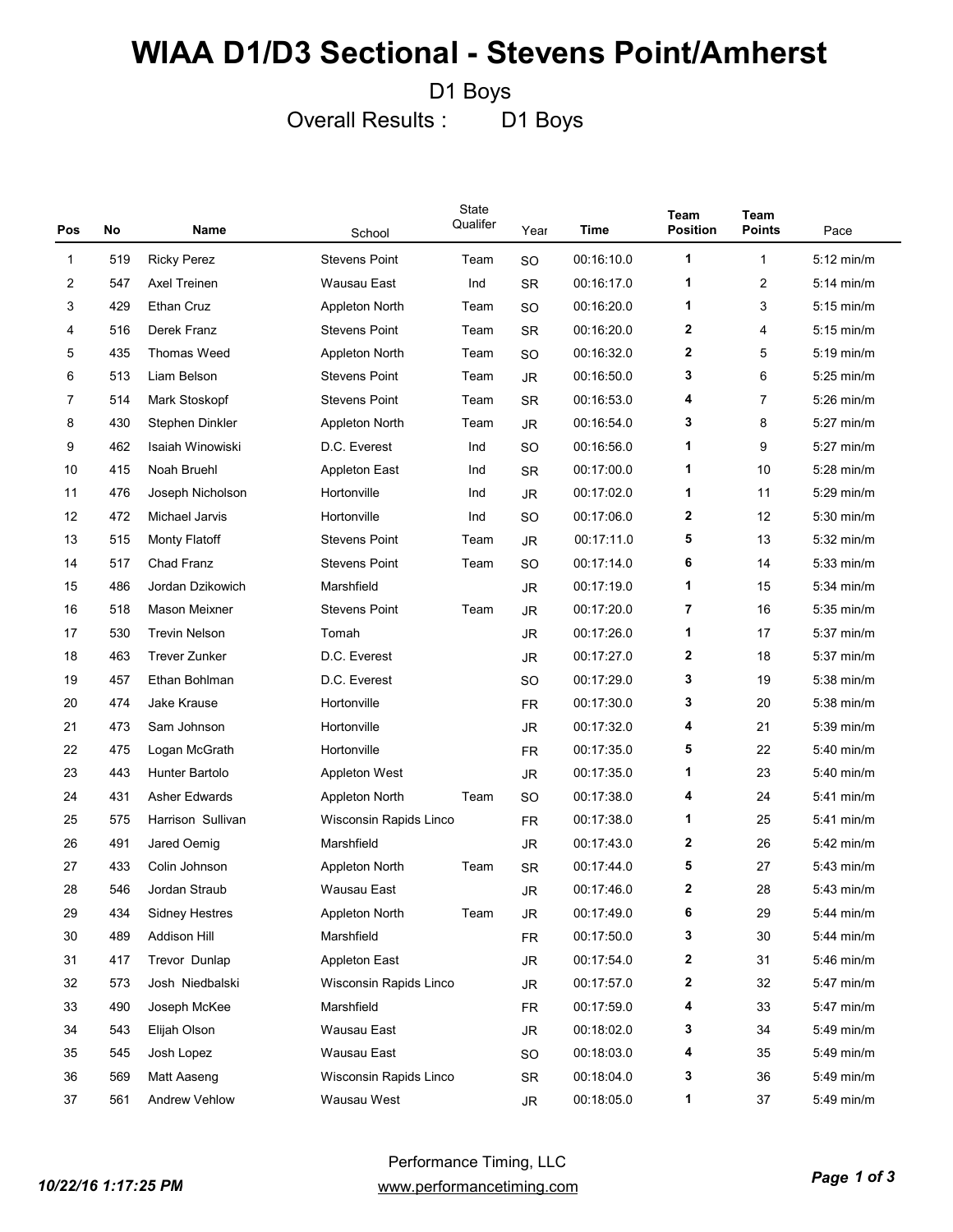D1 Boys

Overall Results : D1 Boys

|     |     |                          |                        | State<br>Qualifer |           |             | <b>Team</b>     | Team          |              |
|-----|-----|--------------------------|------------------------|-------------------|-----------|-------------|-----------------|---------------|--------------|
| Pos | No  | Name                     | School                 |                   | Year      | <b>Time</b> | <b>Position</b> | <b>Points</b> | Pace         |
| 38  | 445 | Caleb Frank              | Appleton West          |                   | JR.       | 00:18:06.0  | 2               | 38            | 5:50 min/m   |
| 39  | 477 | John Wirth               | Hortonville            |                   | SO        | 00:18:12.0  | 6               | 39            | 5:52 min/m   |
| 40  | 420 | Ryan Priebe              | <b>Appleton East</b>   |                   | <b>SR</b> | 00:18:13.0  | 3               | 40            | $5:52$ min/m |
| 41  | 572 | Zach Kozlowski           | Wisconsin Rapids Linco |                   | <b>JR</b> | 00:18:16.0  | 4               | 41            | $5:53$ min/m |
| 42  | 487 | Evan Ellis               | Marshfield             |                   | <b>FR</b> | 00:18:18.0  | 5               | 42            | $5:54$ min/m |
| 43  | 444 | <b>Tanner Bartolo</b>    | <b>Appleton West</b>   |                   | <b>JR</b> | 00:18:19.0  | 3               | 43            | $5:54$ min/m |
| 44  | 460 | Devin Stowell            | D.C. Everest           |                   | SO        | 00:18:20.0  | 4               | 44            | $5:54$ min/m |
| 45  | 416 | <b>Ausitn Close</b>      | Appleton East          |                   | <b>JR</b> | 00:18:21.0  | 4               | 45            | $5:54$ min/m |
| 46  | 421 | Ryan Schmidt             | <b>Appleton East</b>   |                   | SO        | 00:18:22.0  | 5               | 46            | $5:55$ min/m |
| 47  | 449 | <b>Chester Sosnowski</b> | <b>Appleton West</b>   |                   | <b>SR</b> | 00:18:22.0  | 4               | 47            | $5:55$ min/m |
| 48  | 531 | Eugene Peterson          | Tomah                  |                   | <b>FR</b> | 00:18:23.0  | 2               | 48            | $5:55$ min/m |
| 49  | 542 | <b>Bennet Gassner</b>    | Wausau East            |                   | SO        | 00:18:24.0  | 5               | 49            | $5:55$ min/m |
| 50  | 471 | Daniel Gretzinger        | Hortonville            |                   | <b>SR</b> | 00:18:24.0  | 7               | 50            | $5:55$ min/m |
| 51  | 571 | Mitchell Hammer          | Wisconsin Rapids Linco |                   | SO        | 00:18:25.0  | 5               | 51            | $5:56$ min/m |
| 52  | 527 | Alan Ella                | Tomah                  |                   | <b>SR</b> | 00:18:27.0  | 3               | 52            | $5:56$ min/m |
| 53  | 461 | Kyle VanGalder           | D.C. Everest           |                   | <b>SR</b> | 00:18:27.0  | 5               | 53            | 5:57 min/m   |
| 54  | 485 | Jacob Dick               | Marshfield             |                   | SO        | 00:18:28.0  | 6               | 54            | 5:57 min/m   |
| 55  | 458 | J.J. Burrill             | D.C. Everest           |                   | <b>SR</b> | 00:18:29.0  | 6               | 55            | 5:57 min/m   |
| 56  | 544 | Dakota Potter            | Wausau East            |                   | JR        | 00:18:31.0  | 6               | 56            | $5:58$ min/m |
| 57  | 529 | Caleb Lenning            | Tomah                  |                   | <b>FR</b> | 00:18:33.0  | 4               | 57            | 5:58 min/m   |
| 58  | 448 | Colin Murray             | <b>Appleton West</b>   |                   | <b>SO</b> | 00:18:36.0  | 5               | 58            | 5:59 min/m   |
| 59  | 432 | Hayden Freeman           | <b>Appleton North</b>  | Team              | <b>JR</b> | 00:18:40.0  | 7               | 59            | $6:01$ min/m |
| 60  | 459 | Jonathan Mulder          | D.C. Everest           |                   | JR.       | 00:18:44.0  | 7               | 60            | $6:02$ min/m |
| 61  | 528 | <b>Riley Krultz</b>      | Tomah                  |                   | SO        | 00:18:45.0  | 5               | 61            | $6:02$ min/m |
| 62  | 446 | Bryan Sanchez            | <b>Appleton West</b>   |                   | SO        | 00:18:46.0  | 6               | 62            | $6:03$ min/m |
| 63  | 504 | STEPHEN KOCH             | Merrill                |                   | SO        | 00:18:47.0  | 1               | 63            | $6:03$ min/m |
| 64  | 533 | Eric Tollefson           | Tomah                  |                   | FR        | 00:18:48.0  | 6               | 64            | $6:03$ min/m |
| 65  | 418 | Jackson Edlebeck         | <b>Appleton East</b>   |                   | <b>SO</b> | 00:18:49.0  | 6               | 65            | $6:04$ min/m |
| 66  | 419 | Heath Piaskowski         | Appleton East          |                   | <b>FR</b> | 00:18:50.0  | 7               | 66            | 6:04 min/m   |
| 67  | 532 | Tommy Repka              | Tomah                  |                   | <b>SR</b> | 00:18:51.0  | 7               | 67            | $6:04$ min/m |
| 68  | 447 | Kenny Mui                | <b>Appleton West</b>   |                   | JR        | 00:18:51.0  | 7               | 68            | $6:04$ min/m |
| 69  | 501 | ANDREI HEISINGER         | Merrill                |                   | SR        | 00:18:58.0  | 2               | 69            | $6:06$ min/m |
| 70  | 505 | DOMINIC LAUFENBERG       | Merrill                |                   | <b>FR</b> | 00:18:58.0  | 3               | 70            | $6:07$ min/m |
| 71  | 541 | Noah Briquelet Miller    | Wausau East            |                   | JR        | 00:18:59.0  | 7               | 71            | $6:07$ min/m |
| 72  | 500 | ETHAN HALFMAN            | Merrill                |                   | JR        | 00:19:07.0  | 4               | 72            | $6:09$ min/m |
| 73  | 559 | Drew Schoch              | Wausau West            |                   | JR        | 00:19:24.0  | 2               | 73            | 6:15 min/m   |
| 74  | 488 | Paul Fischer             | Marshfield             |                   | JR        | 00:19:27.0  | 7               | 74            | 6:16 min/m   |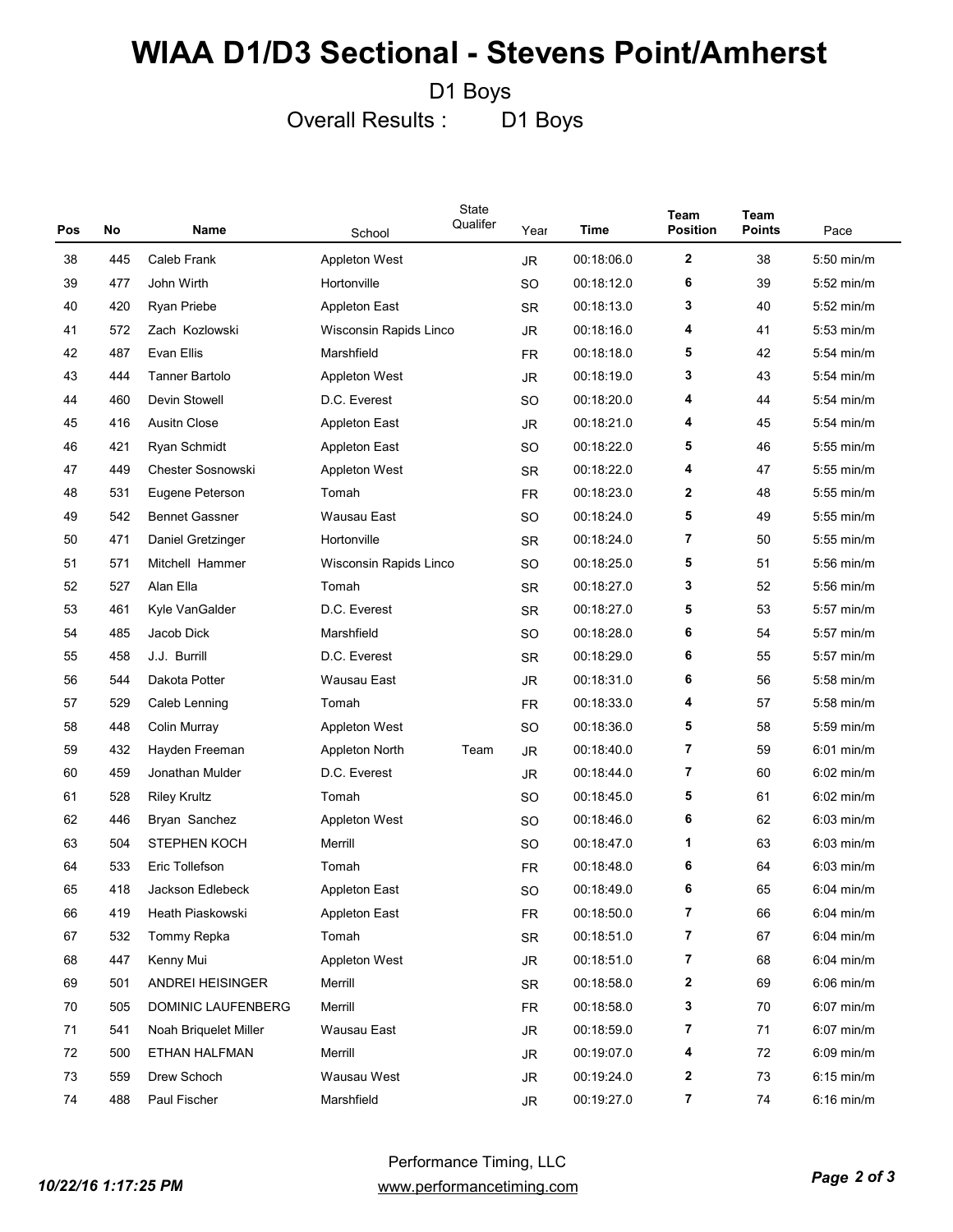D1 Boys

Overall Results : D1 Boys

| <b>No</b> | Name                   | School               | State<br>Qualifer | Year                                             | Time       | <b>Team</b><br><b>Position</b> | Team<br><b>Points</b> | Pace                 |
|-----------|------------------------|----------------------|-------------------|--------------------------------------------------|------------|--------------------------------|-----------------------|----------------------|
| 556       | <b>Anthony Lewis</b>   | Wausau West          |                   | <b>JR</b>                                        | 00:19:39.0 | 3                              | 75                    | $6:20$ min/m         |
| 503       | <b>NATHAN KOCH</b>     | Merrill              |                   | <b>SR</b>                                        | 00:19:44.0 | 5                              | 76                    | $6:21 \text{ min/m}$ |
| 555       | <b>Harrison Greene</b> | Wausau West          |                   | <b>SR</b>                                        | 00:19:52.0 | 4                              | 77                    | $6:24$ min/m         |
| 499       | <b>ALIK BERRETH</b>    | Merrill              |                   | SO                                               | 00:20:01.0 | 6                              | 78                    | $6:27$ min/m         |
| 502       | NOVITCH JACOB          | Merrill              |                   | JR.                                              | 00:20:12.0 | $\overline{7}$                 | 79                    | $6:30$ min/m         |
| 574       | Ben Ontl               |                      |                   | <b>SR</b>                                        | 00:20:22.0 | 6                              | 80                    | $6:34$ min/m         |
| 560       | Caleb Vandenberg       | Wausau West          |                   | FR.                                              | 00:20:42.0 | 5                              | 81                    | $6:40$ min/m         |
| 557       | Eric Ottosen           | Wausau West          |                   | FR.                                              | 00:20:43.0 | 6                              | 82                    | $6:40$ min/m         |
| 570       | Matt Dondlinger        |                      |                   | <b>JR</b>                                        | 00:20:45.0 | $\overline{7}$                 | 83                    | $6:41$ min/m         |
| 558       | <b>Hunter Ricklefs</b> | Wausau West          |                   | <b>SR</b>                                        | 00:20:52.0 | $\overline{7}$                 | 84                    | $6:43$ min/m         |
| 1016      | Jacob Barnett          | Hortonville          |                   | <b>SR</b>                                        |            |                                |                       |                      |
| 1035      | Ben Brogan             | <b>Stevens Point</b> |                   | <b>SO</b>                                        |            |                                |                       |                      |
|           |                        |                      |                   | Wisconsin Rapids Linco<br>Wisconsin Rapids Linco |            |                                |                       |                      |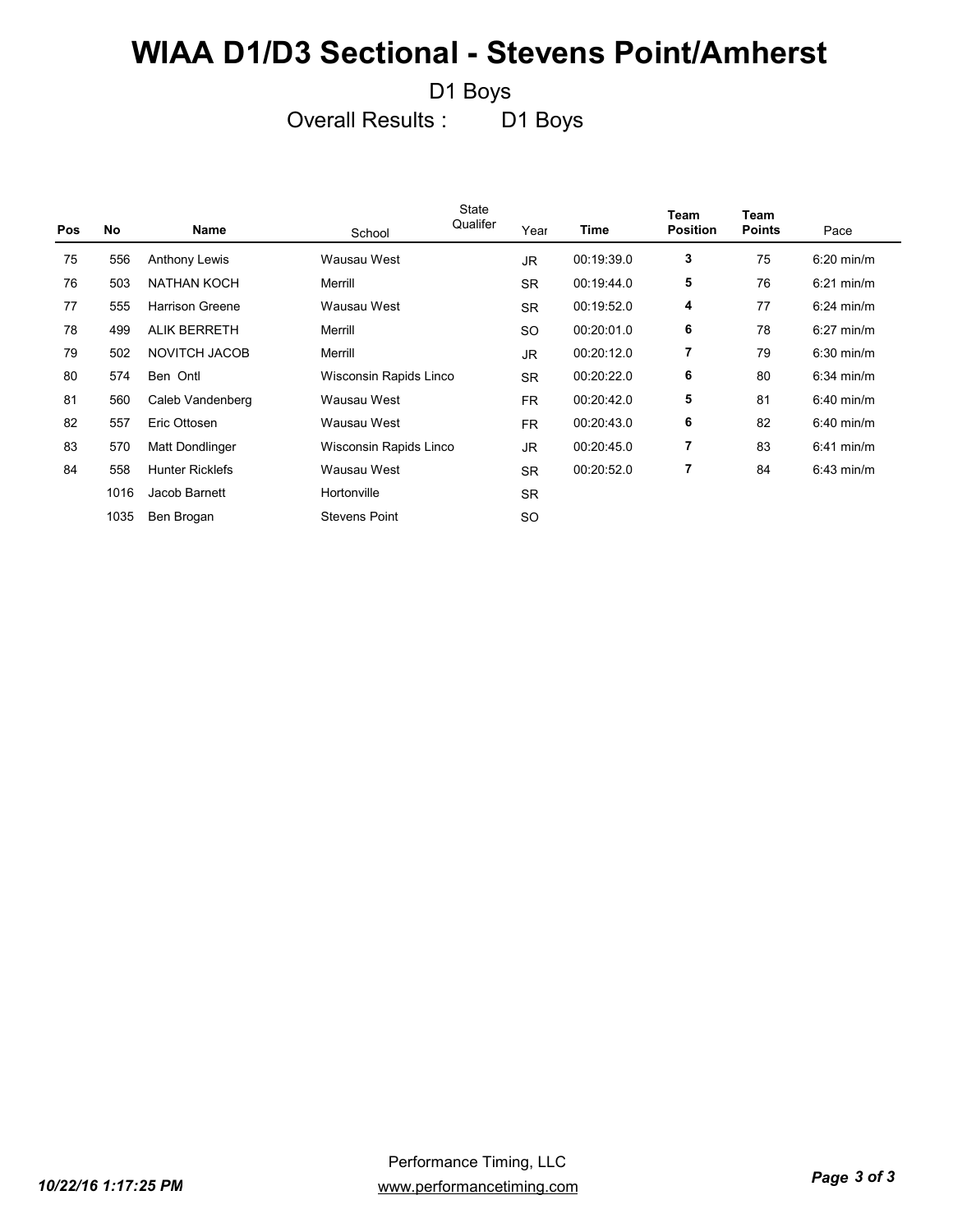#### D1 Boys Team Results with Individual Times *October 22, 2016*

|                                    | Team name: Stevens Point              |                |                       |             |                    |                    |
|------------------------------------|---------------------------------------|----------------|-----------------------|-------------|--------------------|--------------------|
| Team result: 31<br><b>Team Pos</b> | <b>Overall Pos</b>                    | <b>Race No</b> |                       | Team Pos: 1 | <b>Finish Time</b> |                    |
|                                    |                                       |                | <b>Name</b>           |             |                    | <b>Team Points</b> |
| 1                                  | $\mathbf{1}$                          | 519            | <b>Ricky Perez</b>    |             | 16:10.0            | 1                  |
| $\overline{2}$                     | 4                                     | 516            | Derek Franz           |             | 16:19.4            | 4                  |
| 3                                  | 6                                     | 513            | Liam Belson           |             | 16:49.6            | 6                  |
| 4                                  | 7                                     | 514            | Mark Stoskopf         |             | 16:52.4            | $\overline{7}$     |
| 5                                  | 13                                    | 515            | <b>Monty Flatoff</b>  |             | 17:10.2            | 13                 |
| 6                                  | 14                                    | 517            | <b>Chad Franz</b>     |             | 17:13.5            | 14                 |
| 7                                  | 16                                    | 518            | <b>Mason Meixner</b>  |             | 17:19.2            | 16                 |
|                                    | Team name: Appleton North             |                |                       |             |                    |                    |
| Team result: 67                    |                                       |                |                       | Team Pos: 2 |                    |                    |
| <b>Team Pos</b>                    | <b>Overall Pos</b>                    | <b>Race No</b> | <b>Name</b>           |             | <b>Finish Time</b> | <b>Team Points</b> |
| 1                                  | 3                                     | 429            | <b>Ethan Cruz</b>     |             | 16:19.2            | 3                  |
| $\overline{2}$                     | 5                                     | 435            | <b>Thomas Weed</b>    |             | 16:31.8            | 5                  |
| 3                                  | 8                                     | 430            | Stephen Dinkler       |             | 16:53.9            | 8                  |
| 4                                  | 24                                    | 431            | <b>Asher Edwards</b>  |             | 17:37.6            | 24                 |
| 5                                  | 27                                    | 433            | Colin Johnson         |             | 17:43.9            | 27                 |
| 6                                  | 29                                    | 434            | <b>Sidney Hestres</b> |             | 17:48.2            | 29                 |
| 7                                  | 59                                    | 432            | Hayden Freeman        |             | 18:39.7            | 59                 |
|                                    |                                       |                |                       |             |                    |                    |
| Team name:                         | Hortonville                           |                |                       |             |                    |                    |
| Team result: 86<br><b>Team Pos</b> | <b>Overall Pos</b>                    | Race No        | <b>Name</b>           | Team Pos: 3 | <b>Finish Time</b> |                    |
|                                    |                                       |                |                       |             |                    | <b>Team Points</b> |
| 1                                  | 11                                    | 476            | Joseph Nicholson      |             | 17:01.2            | 11                 |
| 2                                  | 12                                    | 472            | Michael Jarvis        |             | 17:05.7            | 12                 |
| 3                                  | 20                                    | 474            | Jake Krause           |             | 17:29.3            | 20                 |
| 4                                  | 21                                    | 473            | Sam Johnson           |             | 17:31.2            | 21                 |
| 5                                  | 22                                    | 475            | Logan McGrath         |             | 17:34.5            | 22                 |
| 6                                  | 39                                    | 477            | John Wirth            |             | 18:11.2            | 39                 |
| 7                                  | 50                                    | 471            | Daniel Gretzinger     |             | 18:23.4            | 50                 |
|                                    | Team name: D.C. Everest               |                |                       |             |                    |                    |
|                                    | Team result: 143                      |                |                       | Team Pos: 4 |                    |                    |
| <b>Team Pos</b>                    | <b>Overall Pos</b>                    | <b>Race No</b> | <b>Name</b>           |             | <b>Finish Time</b> | <b>Team Points</b> |
| 1                                  | 9                                     | 462            | Isaiah Winowiski      |             | 16:55.9            | 9                  |
| $\overline{2}$                     | 18                                    | 463            | <b>Trever Zunker</b>  |             | 17:26.2            | 18                 |
| 3                                  | 19                                    | 457            | Ethan Bohlman         |             | 17:28.4            | 19                 |
| 4                                  | 44                                    | 460            | Devin Stowell         |             | 18:19.1            | 44                 |
| 5                                  | 53                                    | 461            | Kyle VanGalder        |             | 18:26.8            | 53                 |
| 6                                  | 55                                    | 458            | J.J. Burrill          |             | 18:28.4            | 55                 |
| 7                                  | 60                                    | 459            | Jonathan Mulder       |             | 18:43.4            | 60                 |
|                                    |                                       |                |                       |             |                    |                    |
| Team name:                         | <b>Marshfield</b><br>Team result: 146 |                |                       |             |                    |                    |
|                                    |                                       |                |                       | Team Pos: 5 |                    |                    |
|                                    | <b>Team Pos Overall Pos</b>           | Race No        | Name                  |             | <b>Finish Time</b> | <b>Team Points</b> |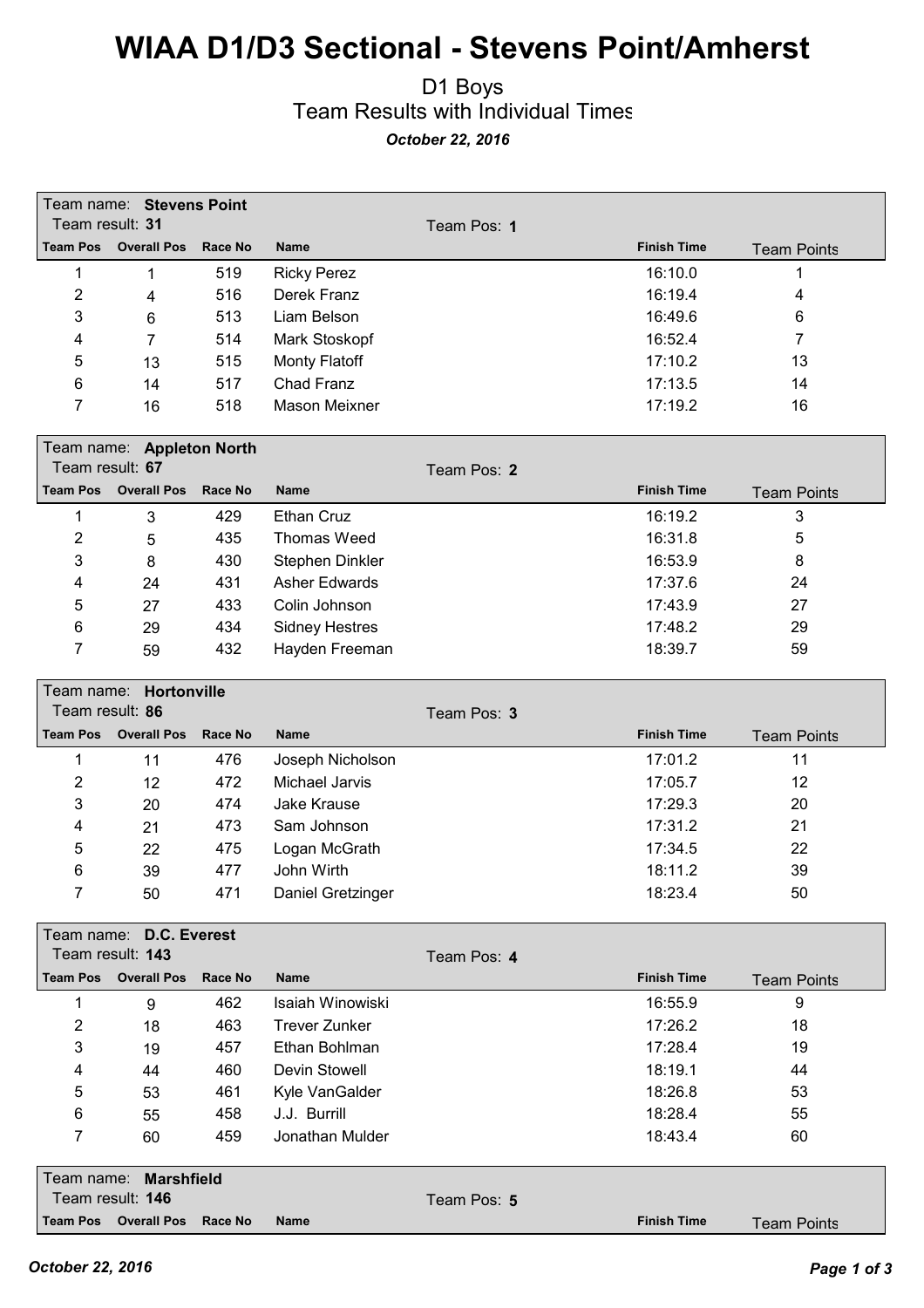|                 | Team name: <b>Marshfield</b><br>Team result: 146 |         | Team Pos: 5         |                    |                    |
|-----------------|--------------------------------------------------|---------|---------------------|--------------------|--------------------|
| <b>Team Pos</b> | <b>Overall Pos</b>                               | Race No | <b>Name</b>         | <b>Finish Time</b> | <b>Team Points</b> |
|                 | 15                                               | 486     | Jordan Dzikowich    | 17:18.2            | 15                 |
| 2               | 26                                               | 491     | Jared Oemig         | 17:42.3            | 26                 |
| 3               | 30                                               | 489     | <b>Addison Hill</b> | 17:49.4            | 30                 |
| 4               | 33                                               | 490     | Joseph McKee        | 17:58.6            | 33                 |
| 5               | 42                                               | 487     | Evan Ellis          | 18:17.7            | 42                 |
| 6               | 54                                               | 485     | Jacob Dick          | 18:27.4            | 54                 |
| 7               | 74                                               | 488     | Paul Fischer        | 19:26.9            | 74                 |
|                 | Team name: Wausau East                           |         |                     |                    |                    |
|                 | Team result: 148                                 |         | Team Pos: 6         |                    |                    |
|                 | Team Pos Overall Pos Race No                     |         | <b>Name</b>         | <b>Finish Time</b> | Toom Dointe        |

| <b>Team Pos</b> | <b>Overall Pos</b> | Race No | <b>Name</b>           | <b>Finish Time</b> | <b>Team Points</b> |
|-----------------|--------------------|---------|-----------------------|--------------------|--------------------|
|                 | 2                  | 547     | <b>Axel Treinen</b>   | 16:16.3            | 2                  |
| 2               | 28                 | 546     | Jordan Straub         | 17:45.8            | 28                 |
| 3               | 34                 | 543     | Elijah Olson          | 18:01.9            | 34                 |
| 4               | 35                 | 545     | Josh Lopez            | 18:02.7            | 35                 |
| 5               | 49                 | 542     | <b>Bennet Gassner</b> | 18:23.4            | 49                 |
| 6               | 56                 | 544     | Dakota Potter         | 18:30.4            | 56                 |
|                 | 71                 | 541     | Noah Briquelet Miller | 18:58.2            | 71                 |

|                 | Team name: Appleton East<br>Team result: 172 |         | Team Pos: 7      |                    |                    |
|-----------------|----------------------------------------------|---------|------------------|--------------------|--------------------|
| <b>Team Pos</b> | <b>Overall Pos</b>                           | Race No | <b>Name</b>      | <b>Finish Time</b> | <b>Team Points</b> |
|                 | 10                                           | 415     | Noah Bruehl      | 16:59.1            | 10                 |
| $\overline{2}$  | 31                                           | 417     | Trevor Dunlap    | 17:53.3            | 31                 |
| 3               | 40                                           | 420     | Ryan Priebe      | 18:12.9            | 40                 |
| 4               | 45                                           | 416     | Ausith Close     | 18:20.3            | 45                 |
| 5               | 46                                           | 421     | Ryan Schmidt     | 18:21.2            | 46                 |
| 6               | 65                                           | 418     | Jackson Edlebeck | 18:48.6            | 65                 |
| 7               | 66                                           | 419     | Heath Piaskowski | 18:49.4            | 66                 |

|                 | Team name: Wisconsin Rapids Lincoln |         |                   |             |                    |                    |
|-----------------|-------------------------------------|---------|-------------------|-------------|--------------------|--------------------|
|                 | Team result: 185                    |         |                   | Team Pos: 8 |                    |                    |
| <b>Team Pos</b> | <b>Overall Pos</b>                  | Race No | <b>Name</b>       |             | <b>Finish Time</b> | <b>Team Points</b> |
|                 | 25                                  | 575     | Harrison Sullivan |             | 17:37.8            | 25                 |
| 2               | 32                                  | 573     | Josh Niedbalski   |             | 17:56.6            | 32                 |
| 3               | 36                                  | 569     | Matt Aaseng       |             | 18:03.6            | 36                 |
| 4               | 41                                  | 572     | Zach Kozlowski    |             | 18:15.4            | 41                 |
| 5               | 51                                  | 571     | Mitchell Hammer   |             | 18:24.4            | 51                 |
| 6               | 80                                  | 574     | Ben Ontl          |             | 20:21.7            | 80                 |
|                 | 83                                  | 570     | Matt Dondlinger   |             | 20:44.1            | 83                 |

|   | Team name: Appleton West     |     |                          |             |                    |                    |
|---|------------------------------|-----|--------------------------|-------------|--------------------|--------------------|
|   | Team result: 209             |     |                          | Team Pos: 9 |                    |                    |
|   | Team Pos Overall Pos Race No |     | <b>Name</b>              |             | <b>Finish Time</b> | <b>Team Points</b> |
|   | 23                           | 443 | Hunter Bartolo           |             | 17:34.9            | 23                 |
| 2 | 38                           | 445 | Caleb Frank              |             | 18:05.6            | 38                 |
| 3 | 43                           | 444 | Tanner Bartolo           |             | 18:18.7            | 43                 |
| 4 | 47                           | 449 | <b>Chester Sosnowski</b> |             | 18:21.4            | 47                 |
| 5 | 58                           | 448 | Colin Murray             |             | 18:35.7            | 58                 |
| 6 | 62                           | 446 | Bryan Sanchez            |             | 18:46.0            | 62                 |
| 7 | 68                           | 447 | Kenny Mui                |             | 18:50.6            | 68                 |